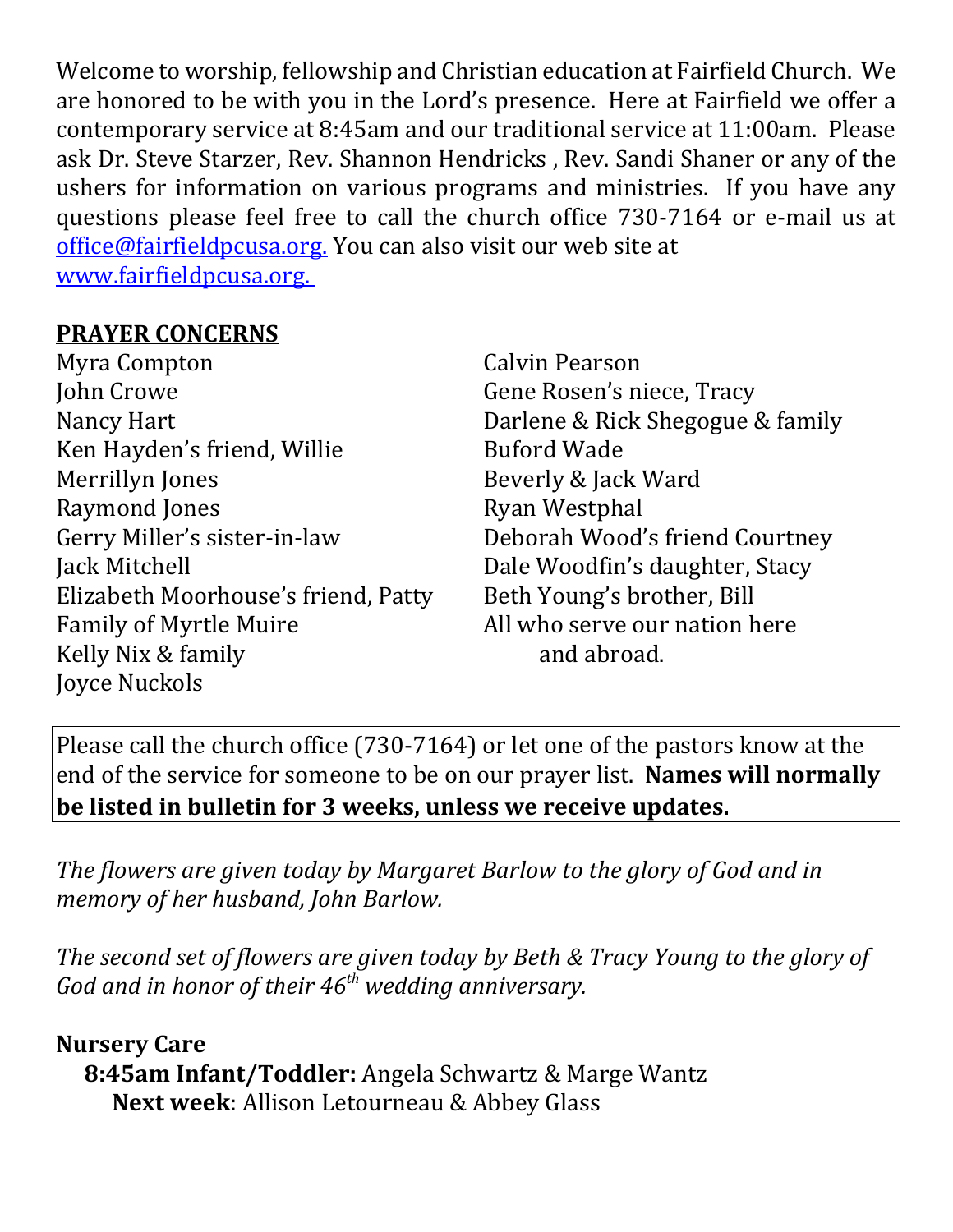*The nursery is available for children up to 3 years of age and Sunday School for ages 4 through 5th grade is available in Room #21 (Vine Art Room).*

**Please be sure to sign the attendance pads** that are located in the pews. We would love to know that you are here and also we will have a record of your attendance in the event of COVID tracing purposes.

**This morning we will be installing/ordaining the following members as Elders for the Class of 2024:** Jeff Blue, Patty Gulliver, Billy Putze and Stuart Settle. Please stand ready to help the elders whenever they ask for assistance!

Our next **BLOOD DRIVE** will take place on **Tuesday, February 1** from 1-6pm in the Heritage Hall. You can sign up anytime at RedCrossBlood.org or call 1- 800-733-2767.

**Compass Basketball is back for 2022 and we need your help**. We still have volunteer opportunities for scorekeepers and time keepers, referees, practice night volunteers, and concession workers. The volunteer sign-up forms are located in the lobby of the Family Center or you can call/email Danny Guertler at 804-543-2939. Email: Daguertler@gmail.com

**The 2021 Year‐End Contribution Statements** are on the tables near the Family Center and Sanctuary. Please be sure to pick yours up! Elders and Deacons, your statements are in your boxes!

**The 2022 Flower Calendar is up!** Please be sure to stop by the bulletin board near the small kitchen and sign up for a date!

**MCEF Collection will be held next Sunday, February 6th**. MCEF is in need of Jelly (not grape), pancake mix & syrup, hoodies, men's boxer briefs - all sizes sweatpants for men & women, pajamas & nightgowns, sheet sets, bath towels & washcloths.

**The Deacons** would like to remind you MCEF food collection is coming up the first Sunday of February. While all food contributions are greatly appreciated, we would like to suggest jam or jelly (no grape please) be your contribution this month. Their shelf is very bare. Let's jam in January!